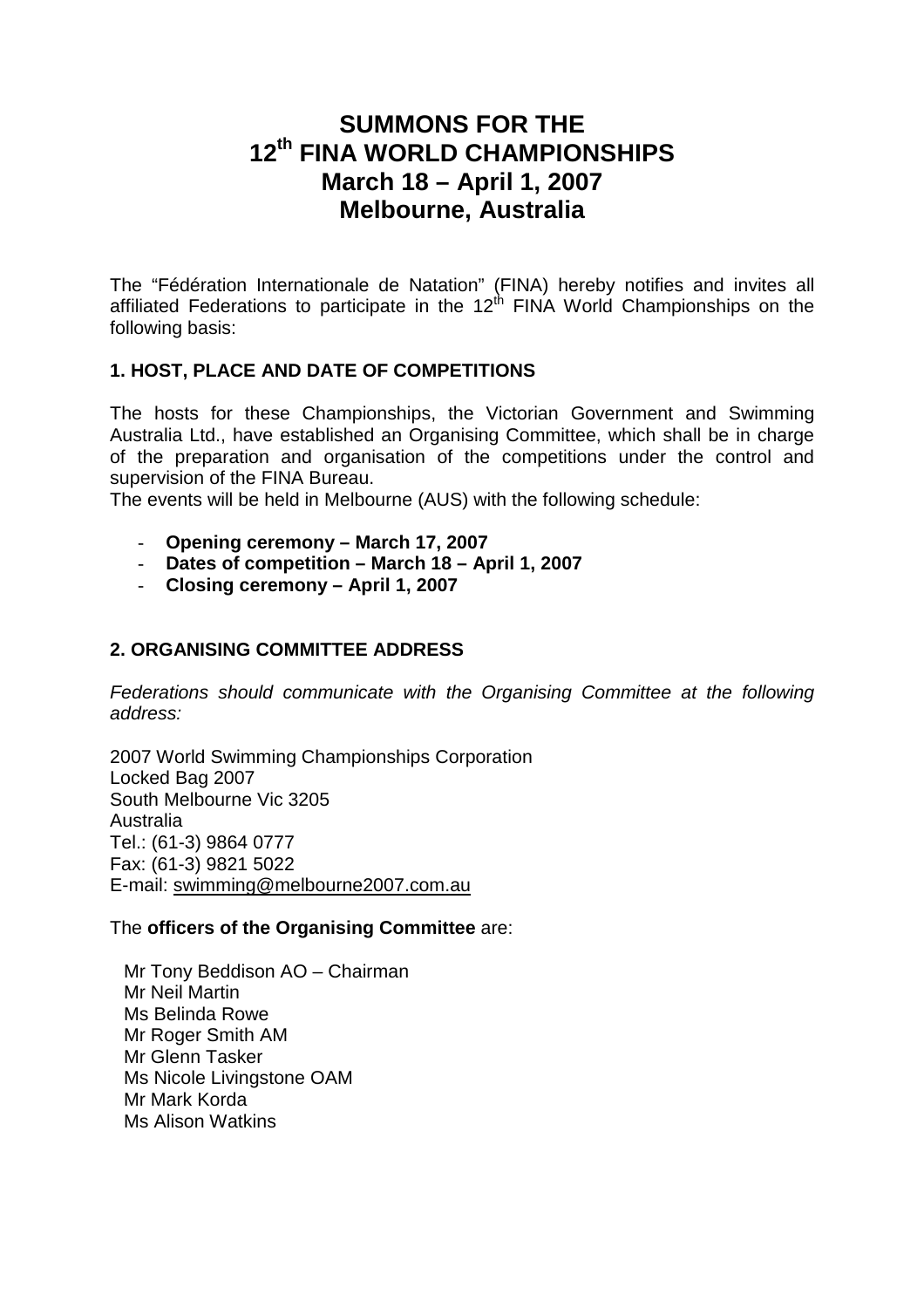# **Observers/Advisors**

Mr Peter Abraam - CEO, Victorian Major Events Company Dr Peter Hertan - Director, Sport and Recreation Victoria

Executive Management Mr Michael Scott – Chief Executive Officer (CEO), 2007 World Swimming Championships Corporation Mrs Lynne Bates AM – Chief Operating Officer (COO), 2007 World Swimming Championships Corporation

# **3. REGISTRATION, NOTIFICATION AND ENTRY FORMS**

There will be three successive entry forms to provide information to the Organising Committee and to enter the Championships. The entry forms are as follows:

**3.1 – First provisional entry form** due to be received by the Organising Committee by **November 17, 2006.** 

The first provisional entry form is for the purpose of registering National Federations, and indicating to the Organising Committee the disciplines in which the Federation intends to enter teams. This provisional entry form will be mailed in the month of September 2006 to all FINA Member Federations, and must be returned, air mail, and received by the Organising Committee not later than **November 17, 2006**.

**3.2 – Second preliminary entry form** to be received by the Organising Committee by **January 10, 2007.** 

The second preliminary entry form is for the purpose of indicating to the Organising Committee the maximum number of competitors, representatives, coaches, official delegates, chaperons, etc., which each Federation intends to register in each discipline. This form will be mailed to each Federation that submits a first provisional entry form by November 17, 2006 and must be returned and received by the Organising Committee by **January 10, 2007**. The number of competitors mentioned in the second preliminary entry form in each event shall not be increased. In addition, the second entry form will be the final entry form for open water swimmers, and must identify by name all swimmers who will compete in the open water swimming event.

# **3.3 – Final entry form** to be received by the Organising Committee by **midnight on February 23, 2007.**

The final entry form will register each competitor (other than open water swimmers) by name, indicating the event or events in which that competitor will be participating, and providing any other information to the Organising Committee. The final entry form will be mailed to each National Federation that submits a second preliminary entry form by January 10, 2007. The final entry form must be returned and received by the Organising Committee not later than **midnight on February 23, 2007.** This date must be strictly enforced by the Organising Committee. Absolutely no late entries will be accepted.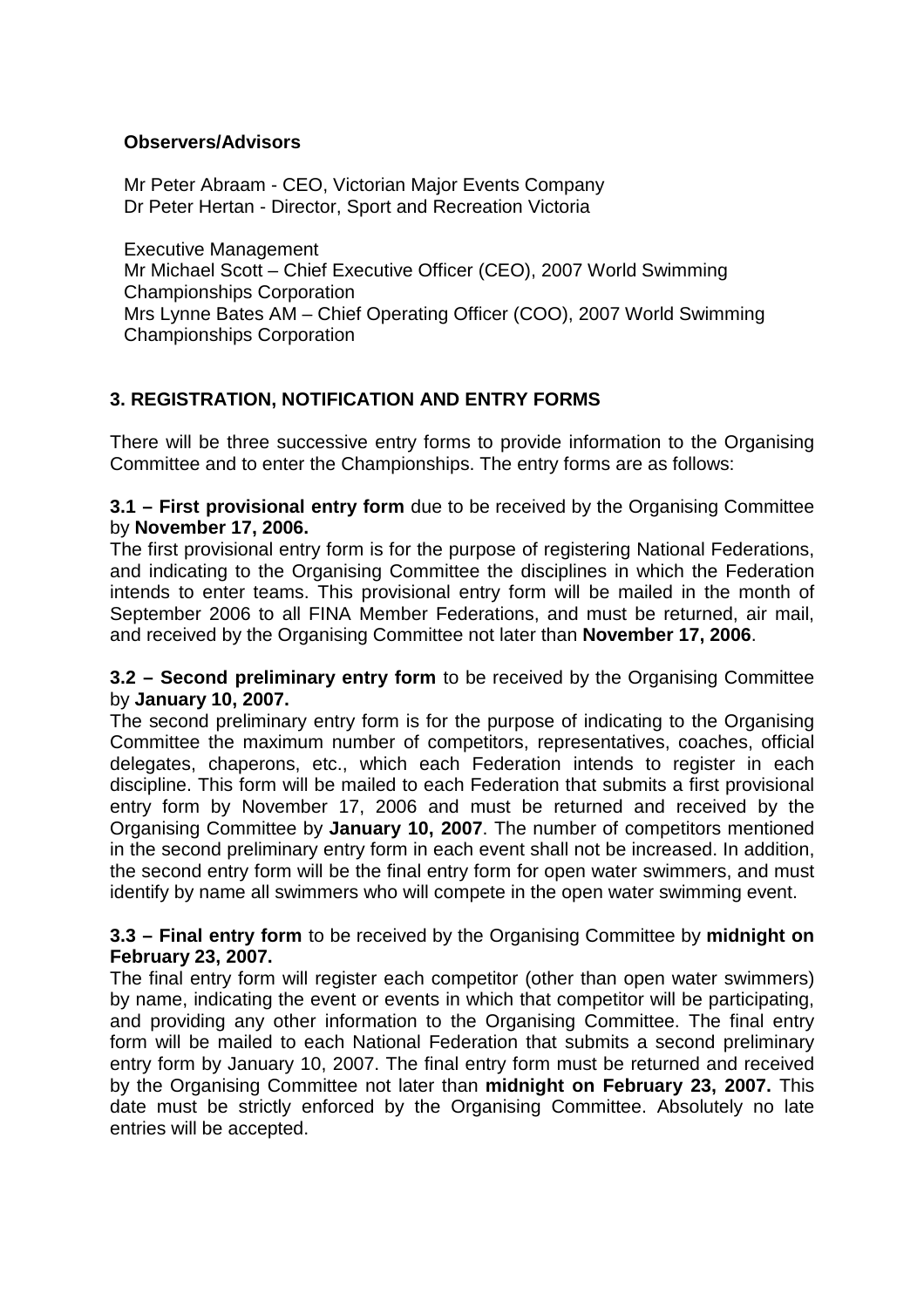# **3.4 –** All **entry forms must** be **signed by the President or General Secretary of the Federation holding FINA membership.**

**3.5 – All entry forms must be completed** in quadruplicate. The original and two copies should be sent to the Organising Committee; the remaining copy to be retained by the sender. The Organising Committee will transmit the original form to the FINA Office and retain two copies. Faxed copies must be supported with original forms to the Organising Committee.

# **4. NUMBER OF COMPETITORS ALLOWED BY EACH FEDERATION**

The maximum number of competitors allowed from each Federation for each discipline is:

| <b>Swimming (men)</b>              | 26                        |
|------------------------------------|---------------------------|
| <b>Swimming (women)</b>            | 26                        |
| Diving (men)                       | 6+4 (Synchronised Diving) |
| Diving (women)                     | 6+4 (Synchronised Diving) |
| <b>Synchronised Swimming</b>       | 12                        |
| <b>Water Polo (men)</b>            | 13                        |
| <b>Water Polo (women)</b>          | 13                        |
| <b>Open Water Swimming (men)</b>   | 2+2+2 (5+10+25 km)        |
| <b>Open Water Swimming (women)</b> | 2+2+2 (5+10+25 km)        |

A competitor must be a citizen by birth or naturalization of the country, which registers him/her (FINA Rule GR 2.5).

# **5. REGISTRATION AND QUALIFICATION OF COMPETITORS**

# **5.1 – Swimming**

Each Federation may enter no more than two competitors per individual event, regardless of standards. There is no limit on the number of events in which each competitor may enter (BL 8.3.6.1).

a. For each relay event, each Member may enter only one team. All swimmers entered in individual events can be used in relays (BL 8.3.6.3).

b. The composition of a relay team may be changed between heats and finals of an event. When preliminaries are swum, medals or diplomas shall be awarded to those swimmers who swam in the heats and the final race (BL 8.3.6.4).

c. The names of swimmers actually swimming on a relay must be submitted at least one hour before the start of the session in which the event is to take place, in the order in which they are to swim. The names of the swimmers in medley relay events must be listed for their respective strokes (BL 8.3.6.5).

d. Each Member may enter a maximum of 26 men and 26 women swimmers (BL 8.3.6.6).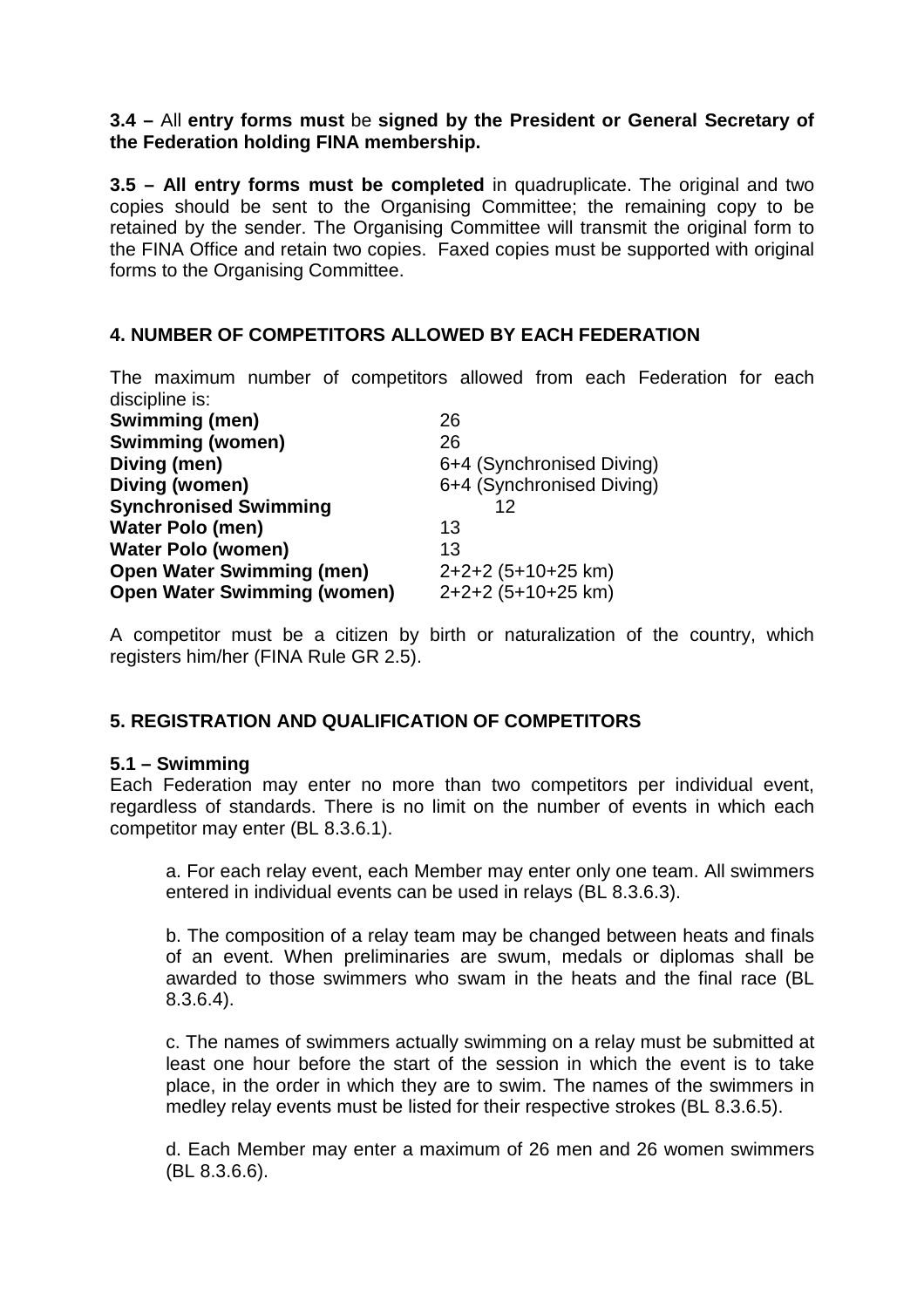# **5.2 – Open Water Swimming**

Each Member may enter a maximum of two males and two females per event (BL 8.3.7.1).

# **5.3 – Diving**

a. Each Member may enter a maximum of two (2) competitors per event, regardless of standards, for each individual event and one (1) team of two (2) competitors for each synchronised diving event (BL 8.3.8.2).

b. Each diver shall deliver to the Competition Manager a complete statement of the dives selected for the preliminary competition and for all following sessions of the competitions on the official form designated for the event (D 4.1).

#### **5.4 – Men's Water Polo**

**5.4.1 -** The competition shall be between a maximum of sixteen (16) teams selected in the following manner (BL 8.3.10.5.1):

a. The four (4) highest ranking teams from the World Cup 2006, two (2) highest ranking teams from the World League 2006, one (1) team from the host country (AUS) and nine (9) teams from the five continents to be selected through a qualifying tournament or continental championship. The nine (9) teams from the continents shall be selected according to the following formula: Europe – 3, Americas – 2, Asia – 2, Africa – 1 and Oceania – 1 (BL 8.3.10.5.2).

b. The highest qualifying team(s) from the continental qualifying tournament or continental championships shall be entitled to represent that continent; if any team does not accept, then the next highest ranking team willing to accept and participate in the World Championships shall qualify. These continental tournaments must be completed by **November 15, 2006** (BL 8.3.10.5.3)**.** 

c. If anyone of the teams qualified from the World League 2006 are in the first four (4) of the World Cup 2006, the next ranked team from this World Cup qualifies (BL 8.3.10.5.4).

d. If the host country is already included in the four (4) highest ranking teams from the World Cup 2006, then the entry position shall be filled by the next highest placed team from this World Cup (BL 8.3.10.5.5).

e. If another of the four (4) highest ranking teams from the World Cup 2006 or one (1) of the two (2) highest ranking teams from the World League 2006 does not enter, then that position shall be filled from the next highest placed team from the World Cup 2006 (BL 8.3.10.5.6).

f. If no team enters from a continent or if there is an unfilled vacancy from among the teams qualifying from the World Cup 2006 or the World League 2006, then each vacancy for the World Championship shall be filled by the next highest placed team(s) from the continental qualification tournament or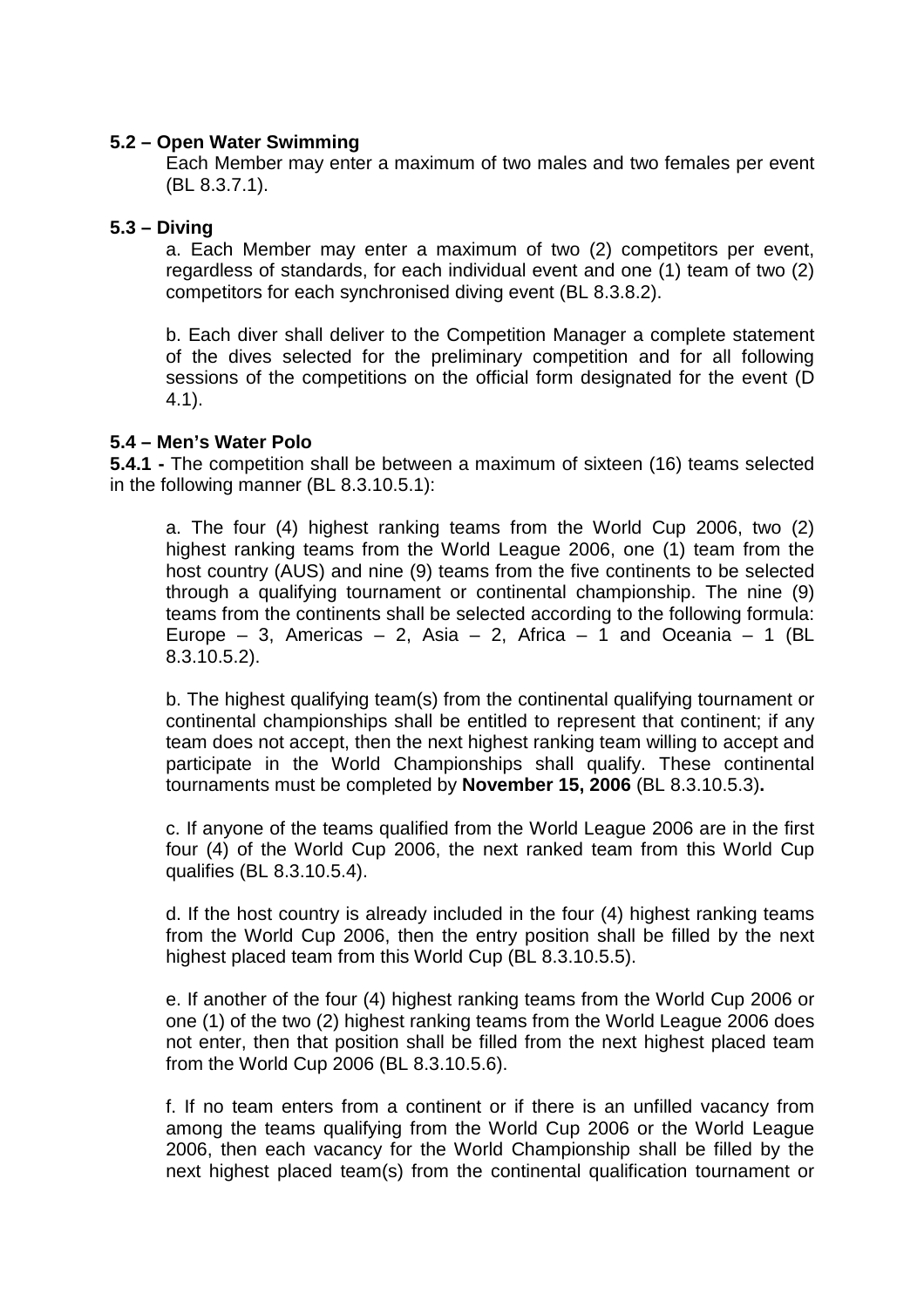continental championships with the following rotation: Americas, Europe, host Continent, Asia, Oceania and Africa (BL 8.3.10.5.7).

**5.4.2 –** Men's competitions shall be conducted in accordance with FINA Rule BL 8.4.3.2

**5.4.3 –** The list of players for any game must be in the hands of the referees not less than 30 minutes before the scheduled start of the game. Each player shall retain the same cap number through the whole tournament.

**5.4.4 –** The tournament scores shall be: 2 points for the winner, 0 points for the loser, and 1 point for each team for a tie.

# **5.5 – Women's Water Polo**

**5.5.1** The competition shall be between a maximum of sixteen (16) teams selected in the following manner (BL 8.3.10.6.1):

a. The four (4) highest ranking teams from the World Cup 2006, two (2) highest ranking teams from the World League 2006, one (1) team from the host country (AUS) and nine (9) teams from the five continents to be selected through a qualification tournament or continental championship. The nine (9) teams from the continents shall be selected according to the following formula: Europe – 3, Americas – 2, Asia – 2, Africa – 1 and Oceania – 1 (BL 8.3.10.6.2).

b. The highest qualifying team(s) from the continental qualifying tournament or continental championship shall be entitled to represent that continent; if any team does not accept, then the next highest ranking team willing to accept and participate in the World Championships shall qualify. These continental tournaments must be completed by **November 15, 2006** (BL 8.3.10.6.3)**.** 

c. If anyone of the teams qualified from the World League 2006 are in the first four (4) of the World Cup 2006, the next ranked team from this World Cup qualifies (BL 8.3.10.6.4).

d. If the host country is already included in the four (4) highest ranking teams from the World Cup 2006, then that entry position shall be filled by the next highest placed team from this World Cup (BL 8.3.10.6.5).

e. If any other of the four (4) highest ranking teams from the World Cup 2006 does not enter, then that position shall be filled by the next highest placed team from this World Cup (BL 8.3.10.6.6).

f. If no team enters from a continent, or if there is an unfilled vacancy from among the teams qualifying from the World Cup 2006, then each vacancy for the World Championship shall be filled by the next highest placed team(s) from the continental qualifying tournament or continental championship with the following rotation: Americas, Europe, Host Continent, Asia, Oceania and Africa (BL 8.3.10.6.7).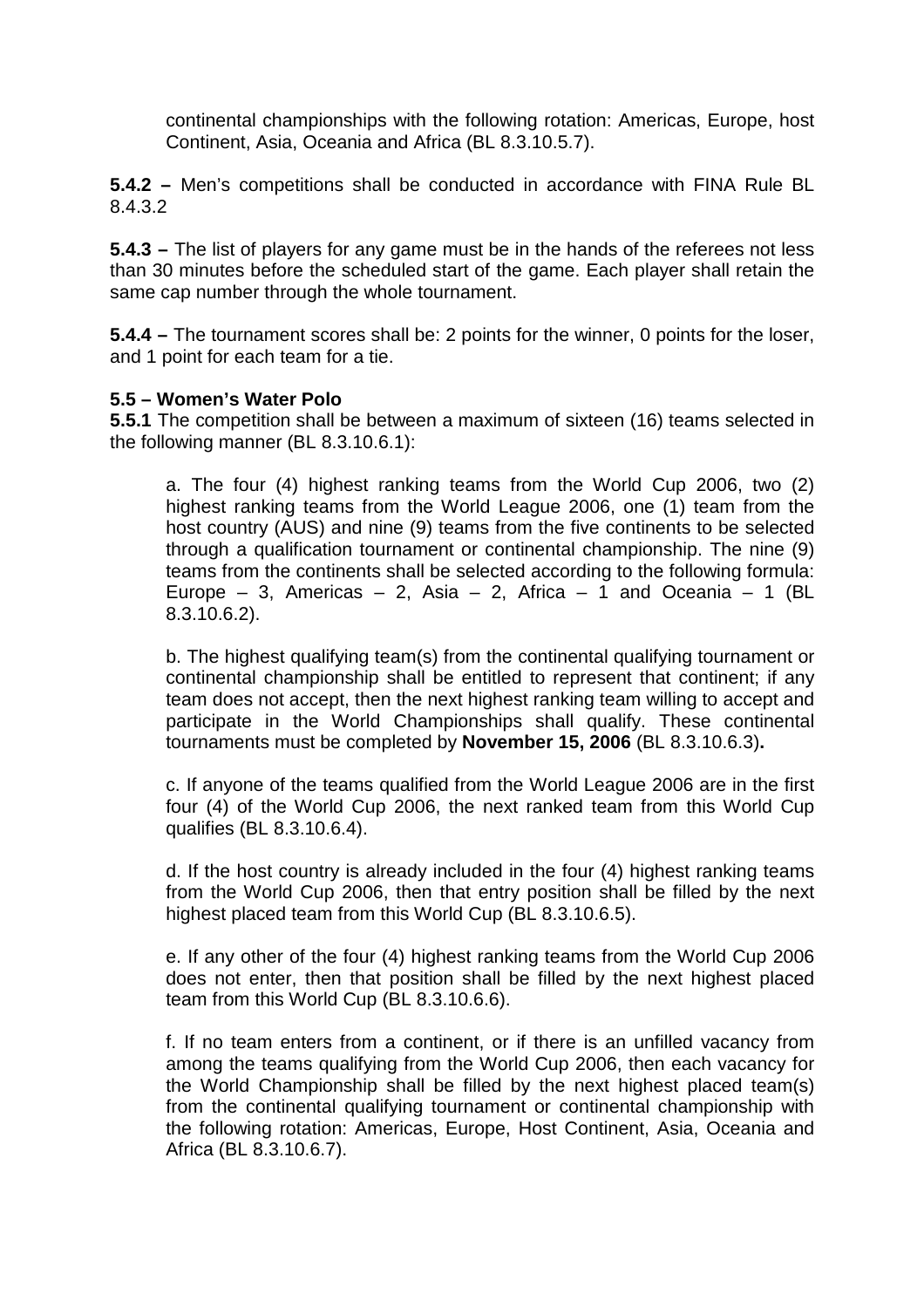**5.5.2 -** Women's competitions shall be conducted in accordance with FINA Rule BL 8.4.3.2

**5.5.3 –** The list of players for any game must be in the hands of the referees not less than 30 minutes before the scheduled start of the game. Each player shall retain the same cap number through the whole tournament.

**5.5.4 –** The tournament scores shall be: 2 points for the winner, 0 points for the loser, and 1 point for each team for a tie.

# **5.6 – Synchronised Swimming**

**5.6.1 –** The total number of swimmers entered by each Federation may not exceed twelve (12) competitors. Team routines shall consist of eight (8) competitors and ten (10) for Free Combination (BL 8.3.9.1 and SS 6.2.2).

**5.6.2 –** Each Member may enter one Technical Solo, one Free Solo, one Technical Duet, one Free Duet, one Technical Team, one Free Team and one Free Combination. A competitor may compete in all seven events (SS 6.1.1).

**5.6.3 –** The entry shall designate the name of the Technical Solo and the reserve, the name of the Free Solo and the reserve, the names of the Technical Duet competitors and a maximum of one reserve, the names of the Free Duet competitors and a maximum of one reserve, the names of the Technical Team competitors and the two reserves, the names of the Free Team competitors and the two reserves and the names of the athletes in the Free Combination (SS 6.3.1).

# **6. TECHNICAL MEET OFFICIALS**

# **6.1 – Nominations**

The FINA Office has mailed nomination forms to each Federation. Nominations must be submitted so they reach the FINA Office no later than **March 15, 2006.** All Technical Meet Officials, except the host officials, shall be selected by the FINA Bureau, on the recommendation of the relevant Technical Committee, from among those listed on the relevant FINA International List of Officials. Subject to FINA approval, the host Federation may select Deck Officials (officials other than those listed on the FINA International List of Officials). The final appointment of the Technical Meet Officials shall be made by the FINA Bureau.

# **6.2 – Number of Officials**

Each National Federation is entitled to nominate the following number of Officials:

**Swimming:** One (1) Judge and one (1) Starter

**Open Water Swimming:** One (1) Official

**Diving:** Two (2) Judges

**Water Polo:** Participating Federations - two (2) Referees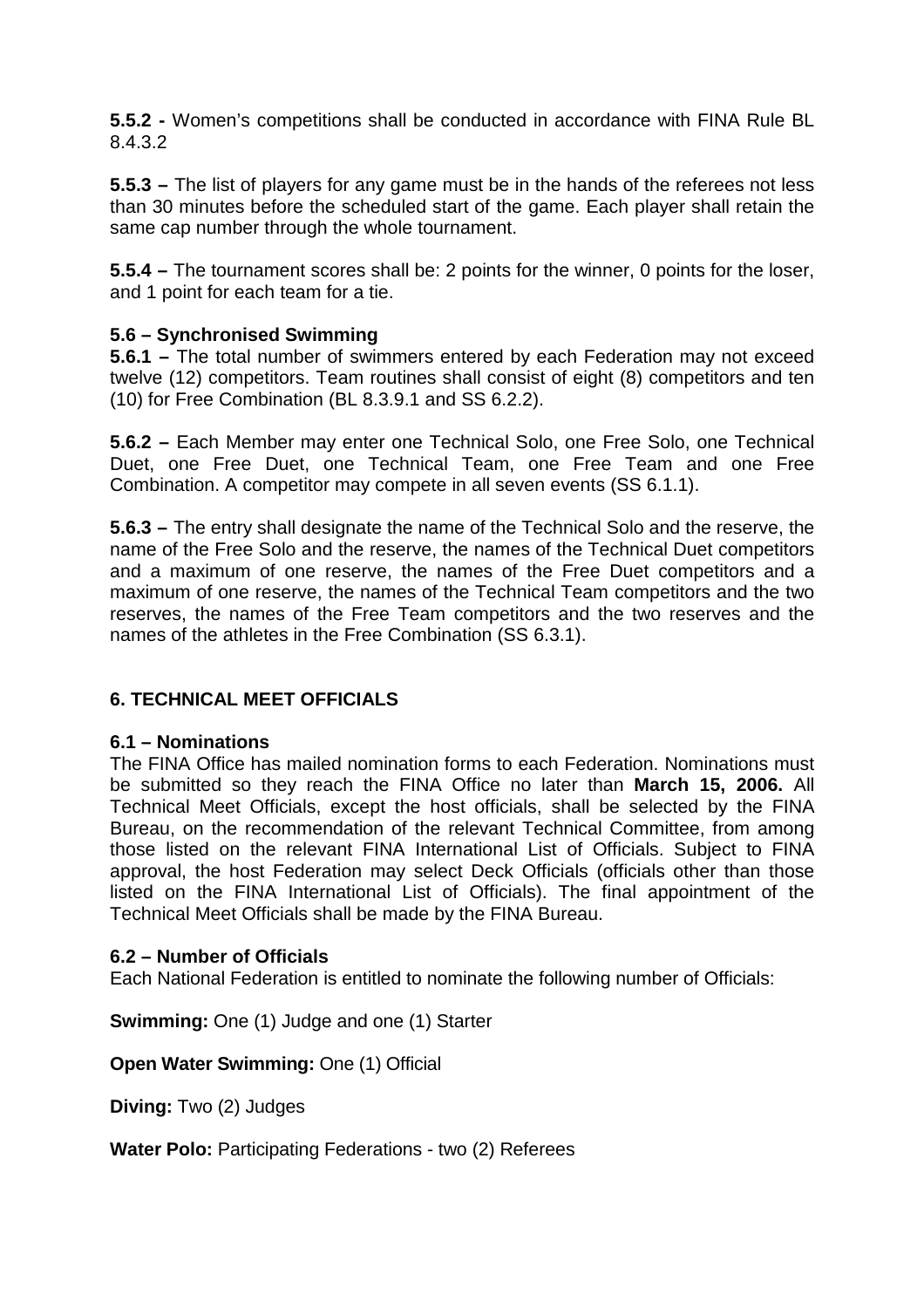# **Synchronised Swimming:** Three (3) Judges

All Technical Meet Officials shall be nominated from among those listed on the relevant FINA International List of Officials, namely:

- **Swimming:** FINA Swimming Officials List N° 13 & 14
- **Open Water Swimming:** FINA OWS Officials List N°5 & 6<br>1 FINA Diving Judges List 2006 "
	- **Diving:** FINA Diving Judges List 2006 "A" Category
	- **Water Polo:** FINA Water Polo Referees List 2006

**-** Water Polo Referees who have attended or will attend and have passed the exam of the FINA Water Polo School for Referees.

 **Synchronised Swimming:** FINA Synchronised Swimming Officials List 2006 – "A" Category

From the names submitted by the National Federations, FINA will select the following number of Officials:

# **Swimming**

Host Federation: one (1) Starter & eight (8) Judges Other Federations: one (1) Starter & twenty-five (25) Judges

# **Open Water Swimming**

Host Federation: three (3) Timekeepers three (3) Finish Judges one (1) Starter one (1) Halfway Turn Judge one (1) Escort Boat Judge per athlete (25km events) Other Federations: twelve (12) Officials

# **Diving**

Host Federation: one (1) Judge Other Federations: two (2) Deck Officials & twenty (20) Judges

# **Water Polo**

Participating Federations: one (1) Referee for each participating Federation regardless of whether the Federation is represented by a Men's team and/or Women's team.

Non-participating Federations: six (6) Neutral Referees for the Men's and Women's Competition from countries without teams (with a maximum of one (1) per country).

# **Synchronised Swimming**

Host Federation: one (1) Judge Other Federations: fifteen (15) Judges & one (1) Chief Recorder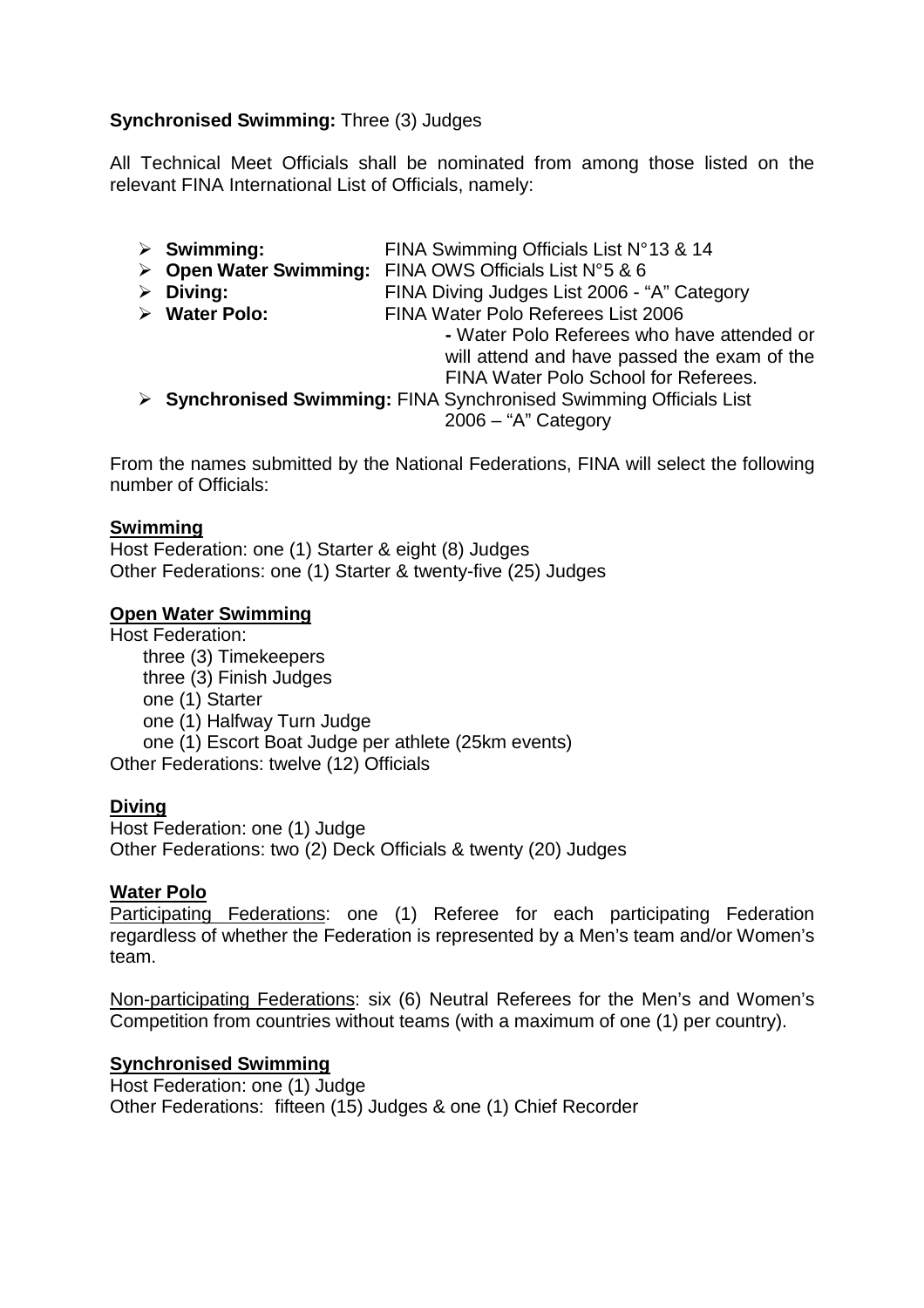# **6.3 – Required Days of Duty**

Each official selected by the FINA Bureau must be available at the competition for the number of days of their relevant competition, plus three days before the start of the competition, and one day following the conclusion of the competition and duty, as follows:

| Number of days (arrival-departure)* |                                                |
|-------------------------------------|------------------------------------------------|
| <b>Open Water Swimming</b>          | 12 days (15-26 March)                          |
| <b>Synchronised Swimming</b>        | 11 days (15-25 March)                          |
| <b>Diving</b>                       | 12 days (15-26 March)                          |
| <b>Water Polo</b>                   | 18 days (16 March - 2 April)                   |
| <b>Swimming</b>                     | 12 days (22 March $-$ 2 April)                 |
| <b>Medical</b>                      | 18 days (16 March $-2$ April)                  |
| <b>Jury of Appeal</b>               | 19 days $(15 \text{ March} - 2 \text{ April})$ |

\* To be confirmed after FINA's approval of the definitive competition programme.

If any changes will apply to the dates, the NF/officials will be informed immediately.

# **7. EXPENSES OF TRAVEL, LODGING AND FOOD**

The accommodation and three meals per day, for a period determined in 6.3, will be provided for all the Technical Meet Officials from the National Federations selected by the FINA Technical Committees and FINA Bureau. **Travel expenses shall be the responsibility of each National Federation except for the six neutral water polo referees to be appointed by FINA.**

# **8. TEAM OFFICIALS**

**8.1 –** Individuals who are serving as Team Officials (coaches, managers, chaperons, etc.) cannot serve as Technical Meet Officials.

**8.2 –** Each Federation shall be allowed to include in its delegation Team Officials (coaches, managers, trainers, chaperons, etc.) in each discipline in a number dependent upon the number of competitors entering and participating in accordance with the following: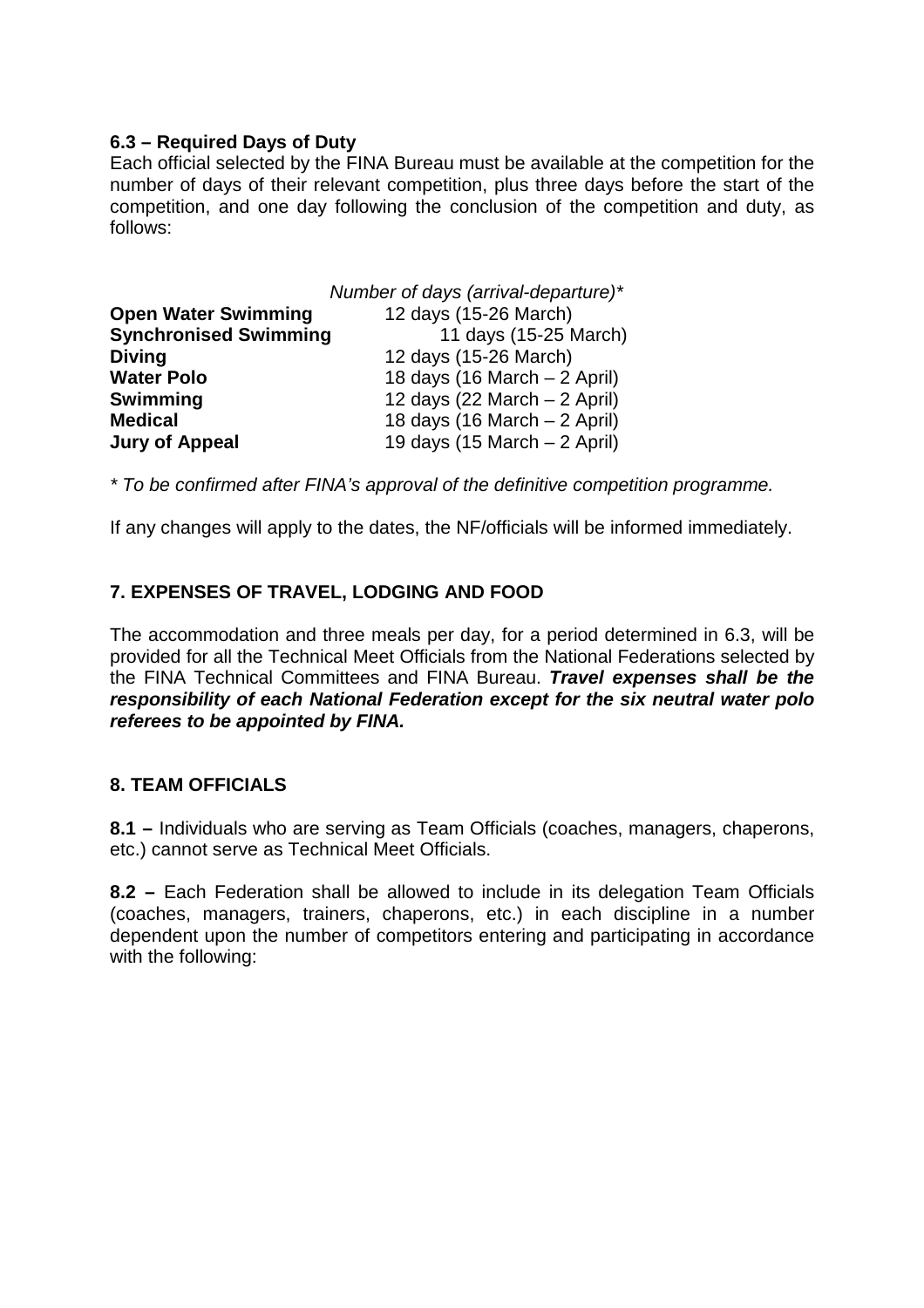# • **SWIMMING**

| <b>Competitors</b>    |    |
|-----------------------|----|
| Men                   | 26 |
| Women                 | 26 |
| <b>Team Officials</b> |    |
| 1-2 competitor(s)     |    |
| 3-5 competitors       | 2  |
| 6-10 competitors      | 4  |
| 11-20 competitors     | 8  |
| 21-30 competitors     | 10 |
| 31-40 competitors     | 13 |
| Over 41 competitors   | 16 |
|                       |    |

# • **DIVING**

**Competitors (maximum)** 

| Men                   | 10 |
|-----------------------|----|
| Women                 | 10 |
| <b>Team Officials</b> |    |
| 1-2 competitor(s)     | 1  |
| 3-5 competitors       | 2  |
| 6-10 competitors      | 4  |
| 11-20 competitors     | 7  |

# • **WATER POLO**

#### **Competitors**

| Men                   | 13 |
|-----------------------|----|
| Women                 | 13 |
| <b>Team Officials</b> |    |

5 Officials for each team entered

#### • **SYNCHRONISED SWIMMING Competitors (maximum)** 12 **Team Officials**

| 1 competitor   | 1 |
|----------------|---|
| 2 competitors  | 2 |
| 8 competitors  | 3 |
| 10 competitors | 4 |
| 12 competitors | 5 |

# • **OPEN WATER SWIMMING**

# **Competitors (maximum)**

| Men   | $2 + 2 + 2$ (5 km, 10 km, 25 km) |  |
|-------|----------------------------------|--|
| Women | $2 + 2 + 2$ (5 km, 10 km, 25 km) |  |

# **Team Officials**

One (1) accompanying person for each 25 km swimmer

1 – 4 competitor(s): one (1) Team Official

5 – 8 competitors: three (3) Team Officials

9 – 12 competitors: five (5) Team Officials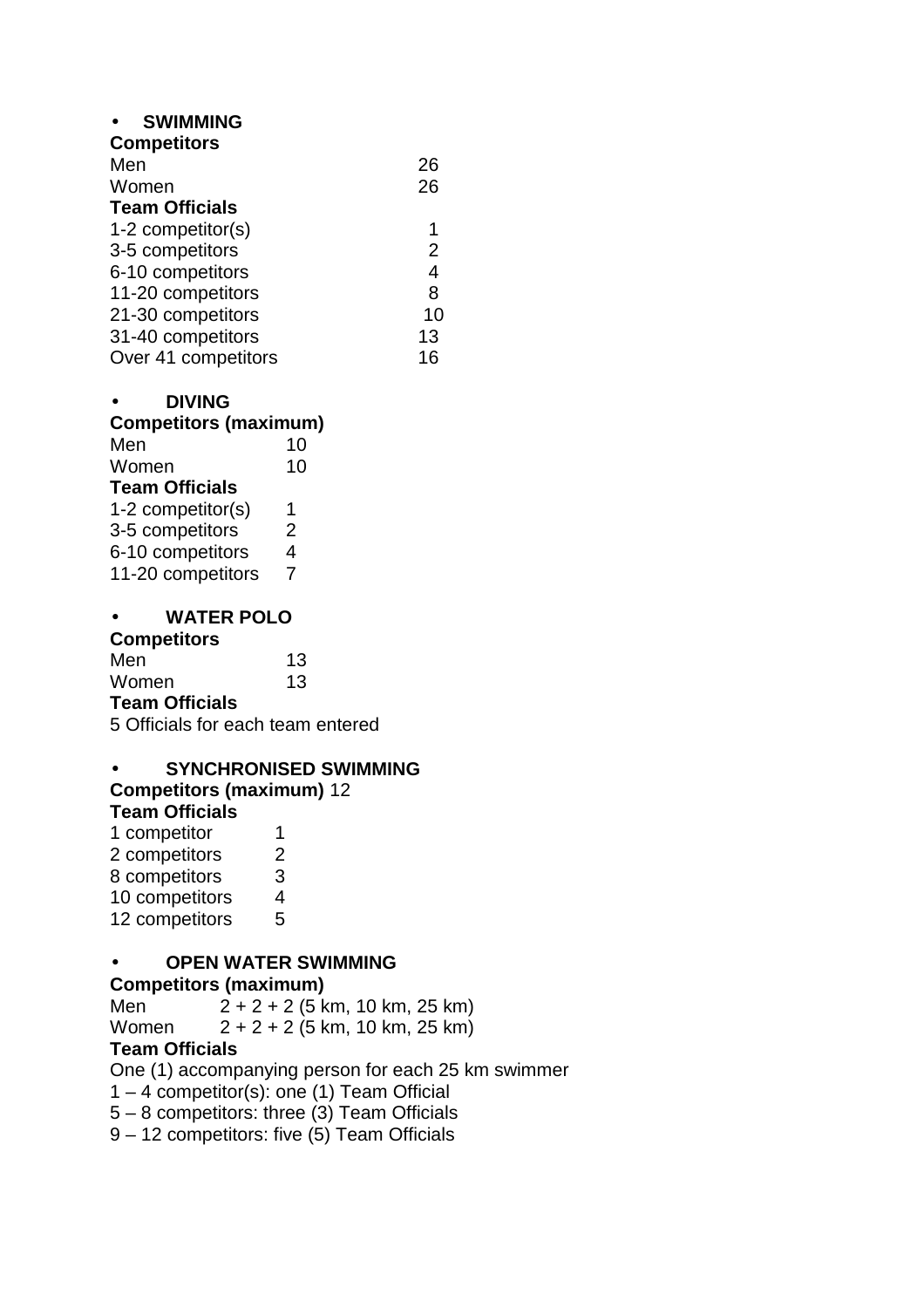# **8.3 ACCREDITATION**

National Federations are to note the number of Team Officials (coaches, managers, chaperons, etc.) allowed by discipline, as detailed in section 8.2. A fee will be charged for approved additional accreditation passes.

# **9. AWARDS**

**9.1 – Gold, silver and bronze medals** shall be awarded to the first three places in individual and team final events (GR 9.7.1).

**9.2 – Diplomas** shall be awarded to all eight finalists in individual events and to the first six finalists in team events (GR 9.7.1).

**9.3 – Trophies** for the highest scoring national teams, male and female, in swimming, and the highest scoring national team in swimming (GR 9.8.1). In Open Water Swimming, a special FINA Team Trophy will be given based upon the points achieved under rule GR 9.8.2 on the individual events.

**9.4 – Commemorative medals** for all those connected officially with the Championships.

# **10. SCORING**

**10.1 –** Points are awarded to all finalists, according to the following points distribution for each discipline (GR 9.8).

# **10.2 – Swimming** (GR 9.8.1)

Individual: Places 1-8: 18, 16, 15, 14, 13, 12, 11, 10 points Places 9-16: 8, 7, 6, 5, 4, 3, 2, 1 points

Relays:

Places 1-8: 36, 32, 30, 28, 26, 24, 22, 20 points

A special FINA Trophy shall be awarded to the individual competitor, either male or female, scoring the highest points in the swimming events upon the following:

| <b>First Place</b>      | 5 points                        |
|-------------------------|---------------------------------|
| Second Place            | 3 points                        |
| <b>Third Place</b>      | 2 points                        |
| <b>Fourth Place</b>     | 1 point                         |
| Individual World Record | 2 points for each record broken |

If there is a tie, performances will be compared with the World Records and a decision made by the Swimming Commission.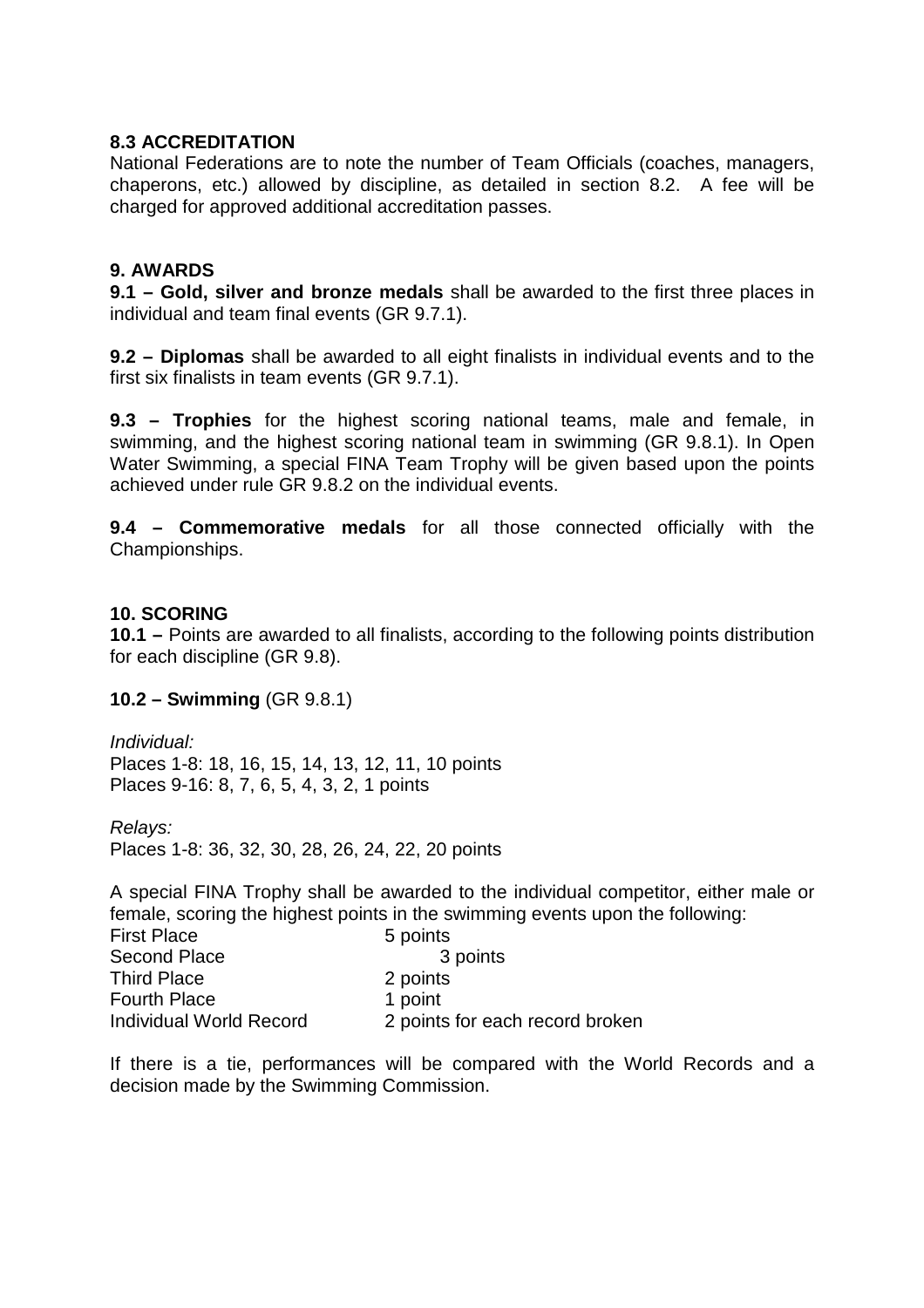# **10.3 – Open Water Swimming** (GR 9.8.2)

Scoring will be 18 points for first place, 16 points for second place, 14 for third, 12 for fourth, 10 for fifth, 8 for sixth, 6 for seventh, 5 for eighth, etc. and 1 point for twelfth place.

# **10.4 – Diving** (GR 9.8.3)

Individual diving events: 18-16-14-12-10-8-6-5-4-3-2-1 points

Synchronised diving events (12 finalists): 27-24-21-18-15-12-9-7.5-6-4.5-3-1.5 points

# **10.5 – Synchronised Swimming** (GR 9.8.5)

Solo, Technical Routine and Solo, Free Routine: 24 points for first place, 22 points for second place, etc. and 2 points for twelfth place.

Duet, Technical Routine and Duet, Free Routine: 36 points for first place, 33 points for second place, etc. and 3 points for twelfth place.

Team, Technical Routine, Team Free Routine and Free Combination: 72 points for first place, 66 points for second place, etc. and 6 points for twelfth place.

# **10.6 – Water Polo** (GR 9.8.4)

First place to sixteenth place is determined by placing in the tournament. No assignment of points shall be done.

# **11. RULES**

The Championships will be held under FINA Rules in force at the time of the Championships.

# **12. PENALTIES FOR WITHDRAWAL**

FINA Rule GR 7 will govern in the event of withdrawals and the cumulative penalties provided therein shall be assessed. The Commissions shall be responsible for checking and keeping records of withdrawals in their disciplines, and reporting such to the Honorary Secretary, Honorary Treasurer and Executive Director.

# **13. ADVERTISING**

FINA Rule GR 6 should be applied as follows:

GR 6.1 – Identification in the form of logos on swimwear, i.e. swimsuits, cap and goggles, and pool deck equipment, i.e. track suits, official's uniforms, footwear, towels and bags, is permitted in accordance with regulations established in the Bylaws (BL 7). A two-piece swimsuit shall, in relation to advertising, be regarded as one. The name and the flag of the country of the competitor or the country code shall not be regarded as advertisements.

GR 6.2 – Body advertisement is not allowed in any way whatsoever.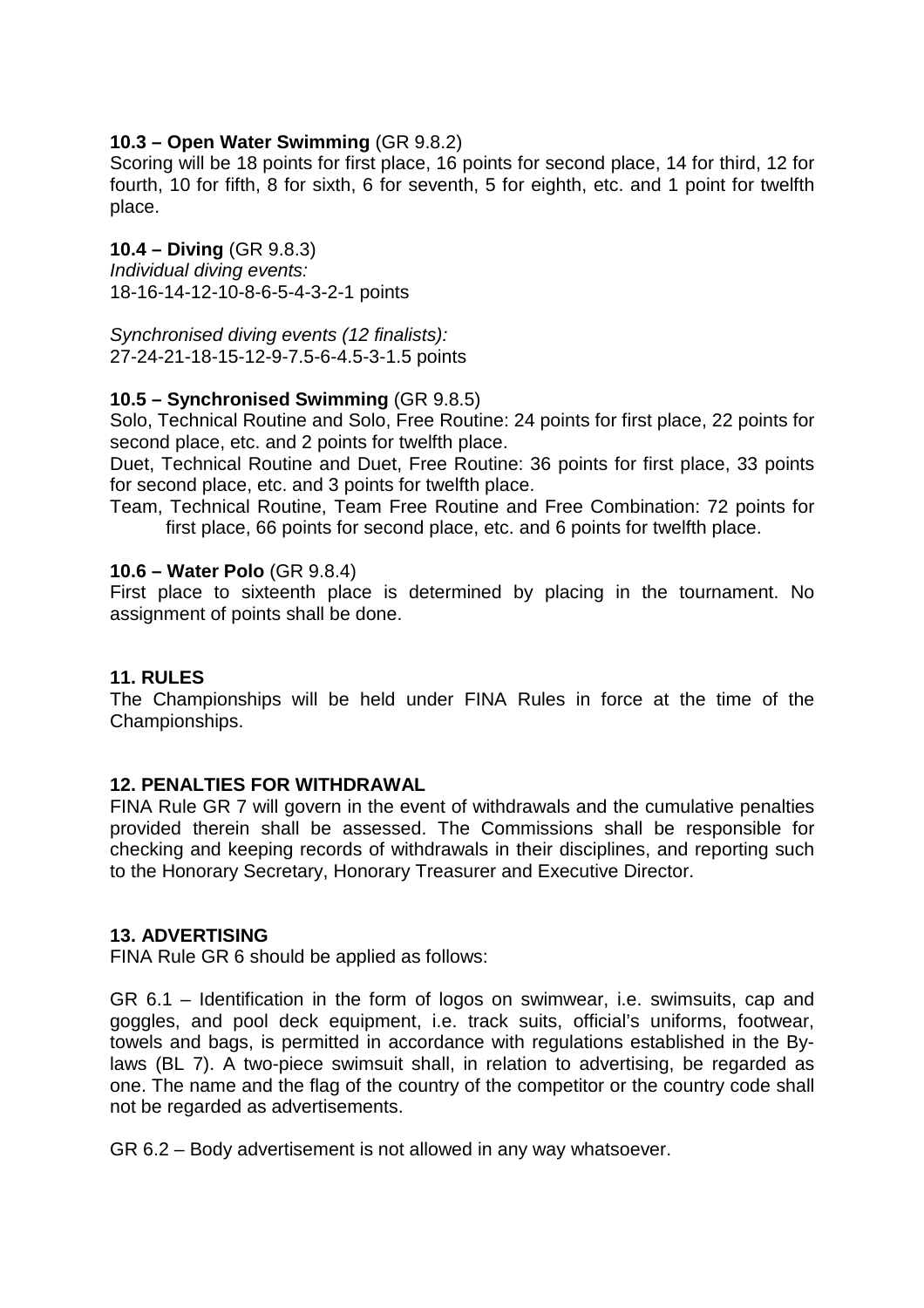GR 6.3 – Advertising for tobacco or alcohol is not allowed.

#### BL 7.1.4 - Athletes Bibs

The bibs must be worn fully visible during Athlete's introduction and award ceremonies.

### **14. APPLICATION OF VISAS**

Participants must apply for visas before entering Australia. The Organising Committee will use best efforts to ensure all participants can obtain a visa for Australia. Information necessary for obtaining visas will be offered to member Federations by the Organising Committee at appropriate times. All people travelling to Australia are encouraged to apply for visas as early as possible.

#### **15. DOPING CONTROL**

**15.1 –** The actual conduct of doping control shall be the responsibility of a Doping Control Commission of one or more people appointed by the FINA Bureau (DC 5.2.2).

**15.2 –** Selection of competitors to be tested at FINA competitions shall be decided by the Doping Control Commission together with the Bureau Delegate at the competition. All participating competitors shall be considered (DC 5.3.1).

**15.3** – Any swimmers establishing or breaking a World Record shall submit to doping control following the race. When a relay team breaks or equals a World Record all competitors swimming the relay shall be tested (DC 5.3.2).

# **16. CONTROL OF EVENTS**

#### **16.1 – Management Committee**

The Management Committee shall consist of the Members of the Bureau (GR 9.4.2).

#### **16.2 – Jury of Appeal**

The Jury of Appeal shall be the Members of the Bureau and the Honorary Members of FINA (GR 9.3.1).

#### **16.3 - Commissions**

For each discipline a commission shall be appointed consisting of the respective Technical Delegate (Bureau liaison) and the Chairman and the Honorary Secretary of each respective FINA Technical Committee (GR 9.5.1).

#### **16.4 – FINA Representatives and Technical Delegates**

#### **16.4.1 – FINA Representatives**

The FINA Representatives to the Organising Committee are: the Executive and the Executive Director.